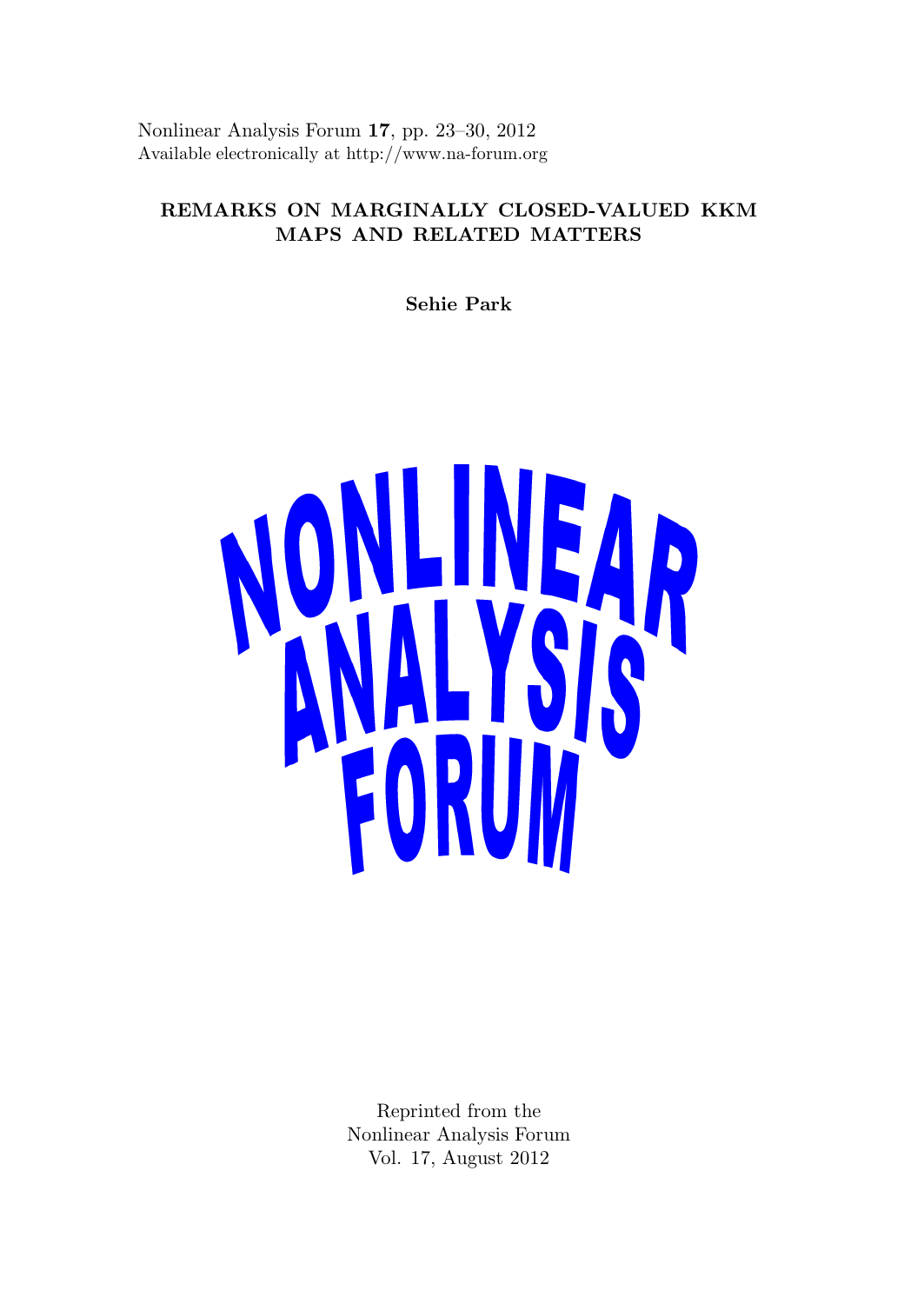# REMARKS ON MARGINALLY CLOSED-VALUED KKM MAPS AND RELATED MATTERS

### Sehie Park

The National Academy of Sciences, Republic of Korea, Seoul 137–044; and Department of Mathematical Sciences Seoul National University, Seoul 151–747, KOREA E-mail : shpark@math.snu.ac.kr, parkcha38@daum.net

Abstract. In this review, we introduce equivalent formulations of the minimax theorem for marginally semicontinuous functions and the KKM theorem for marginally closed-valued multimaps due to Greco and Moschen [6]. We note that many results in that paper are equivalent to the Brouwer fixed point theorem. Moreover, we give more equivalent formulations as in our previous works [10,11] and remarks on some related matters.

#### 1. Introduction

In 1998, Greco and Moschen [6] obtained a "finite-dimensional minimax inequality" which includes Brouwer fixed point theorem, Fan-Browder fixed point theorem, KKM theorem, Fan minimax inequality, Liu minimax theorem, Sion minimax theorem, and other minimax theorems due to Greco and his collaborators.

In our previous work [10] in 1999 on the history of the Brouwer fixed point theorem, we were concerned with equivalent formulations and generalizations of the theorem. There we could state around three dozens of such equivalent statements.

The partial KKM principle for an abstract convex space is an abstract form of the classical KKM theorem. A KKM space is an abstract convex space satisfying the partial KKM principle and its "open" version. A partial KKM space is an abstract convex space satisfying the partial KKM principle. In our recent work [11], we clearly derived a sequence of a dozen statements which characterize the KKM spaces and the partial KKM spaces. As their applications, we added more than a dozen statements including generalized formulations of von Neumann minimax theorem, von Neumann intersection lemma, Nash equilibrium theorem, and Fan type minimax inequalities for any partial KKM spaces. Consequently, [11] unifies and enlarges previously

<sup>2010</sup> Mathematics Subject Classification: 47H04, 47H10, 52A99, 54H25, 58E35, 90C47.

Key words and phrases: Marginally closed, minimax theorem, fixed point, KKM map, minimax inequality, variational inequality.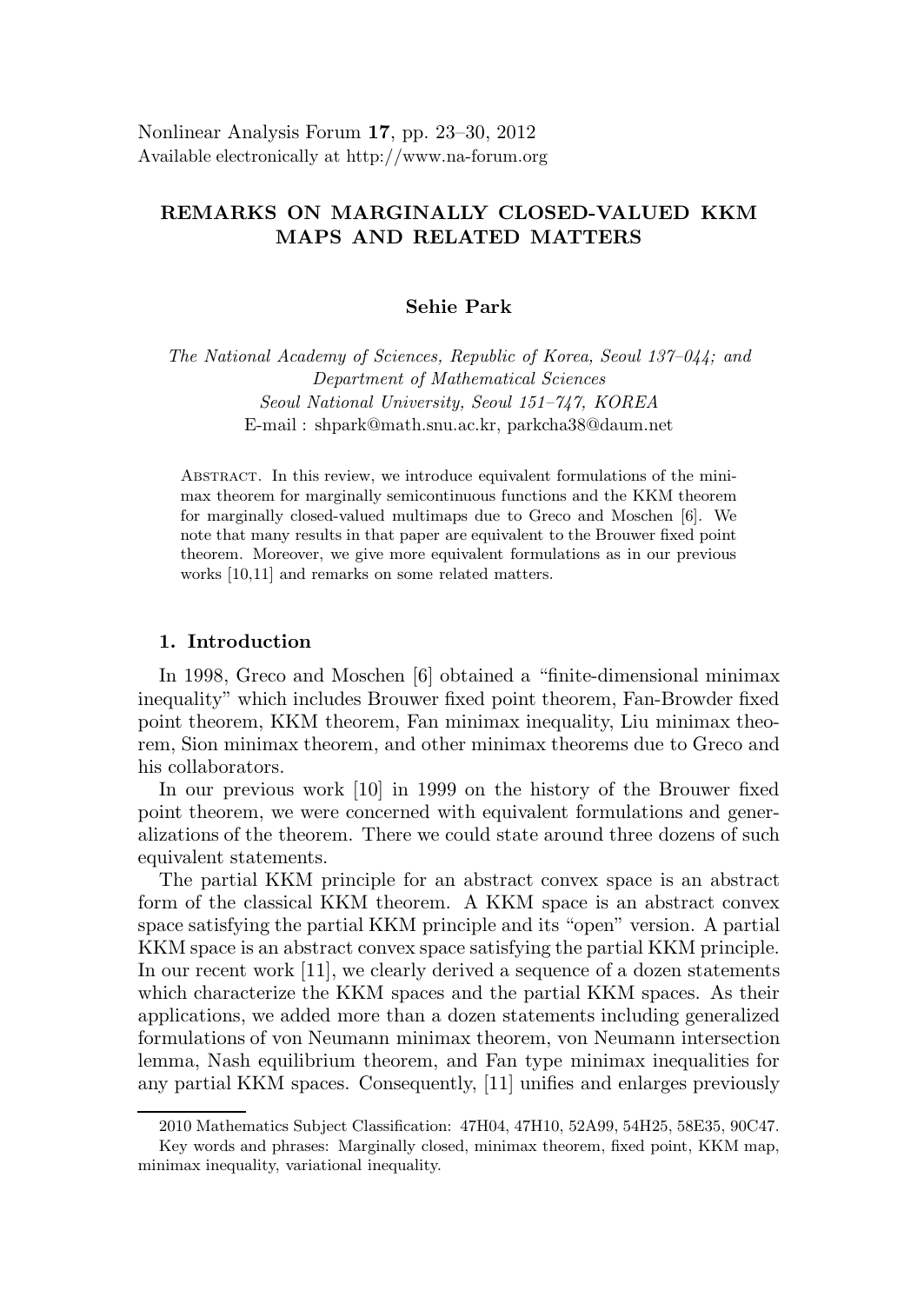#### 24 Sehie Park

known several proper examples of such statements for particular types of partial KKM spaces.

Note that our previous works [10, 11] did not reflect equivalent formulations of the minimax inequality of [6] and that many of them are also equivalent to the Brouwer fixed point theorem.

In the present review, we introduce equivalent formulations of the minimax theorem for marginally semicontinuous functions and the KKM theorem for marginally closed-valued multimaps due to Greco and Moschen [6]. We note that many results in that paper are equivalent to the Brouwer fixed point theorem. Moreover, we give more equivalent formulations as in our previous works [10, 11] and add remarks on some related matters.

### 2. Minimax theorems for marginally semicontinuous functions

A multimap or simply a map  $F : X \to Y$  is a function from a set X into the set  $2^{Y}$  of nonempty subsets of Y; that is, a function with the values  $F(x) \subset Y$  for  $x \in X$  and the fibers  $F^-(y) := \{x \in X \mid y \in F(x)\}$  for  $y \in Y$ . For  $A \subset X$ , let  $F(A) := \bigcup \{ F(x) \mid x \in A \}$  and, for any  $B \subset Y$ , the (lower) inverse of  $B$  under  $F$  is defined by

$$
F^{-}(B) := \{ x \in X \mid F(x) \cap B \neq \emptyset \}.
$$

A map  $F: X \to Y$  for topological spaces X and Y is said to be upper semicontinuous (u.s.c.) if, for each closed set  $B \subset Y$ ,  $F^{-}(B)$  is closed in X; lower semicontinuous (l.s.c.) if, for each open set  $B \subset Y$ ,  $F^{-}(B)$  is open in  $X$ ; and *continuous* if it is u.s.c. and l.s.c.

Recall that an extended real function  $f: X \to \overline{\mathbb{R}}$ , where X is a topological space, is lower semicontinuous (l.s.c.) if  $\{x \in X \mid f(x) > r\}$  is open for each  $r \in \mathbb{R}$ .

For a convex set X, a function  $f: X \to \overline{\mathbb{R}}$  is said to be *quasi-concave* if  ${x \in X \mid f(x) \geq r}$  is convex for each  $r \in \overline{\mathbb{R}}$ .

Similarly, the upper semicontinuity (u.s.c.) and the quasi-convexity can be defined.

A function  $f: X \times Y \to \overline{\mathbb{R}}$  for topological spaces X and Y is said to be marginally u.s.c. on X (resp., marginally l.s.c. on Y) [6], if for every open subset V of Y (resp., U of X)

$$
x \mapsto \inf_{y \in V} f(x, y)
$$
 is u.s.c. on X (resp.,  $y \mapsto \sup_{x \in U} f(x, y)$  is l.s.c. on Y).

Obviously, every u.s.c (resp., l.s.c.) function on  $X$  is marginally u.s.c. (resp., marginally l.s.c.) on X. The example given in  $[2, p. 249]$  shows that the converse is not true.

In the sequel  $X$ ,  $Y$  will always denote non-empty convex subsets of any topological vector spaces (t.v.s.) otherwise explicitly stated.

The following is the main theorem in [6] based on the finite dimensional Michael Selection Theorem and the Brouwer Fixed Point Theorem: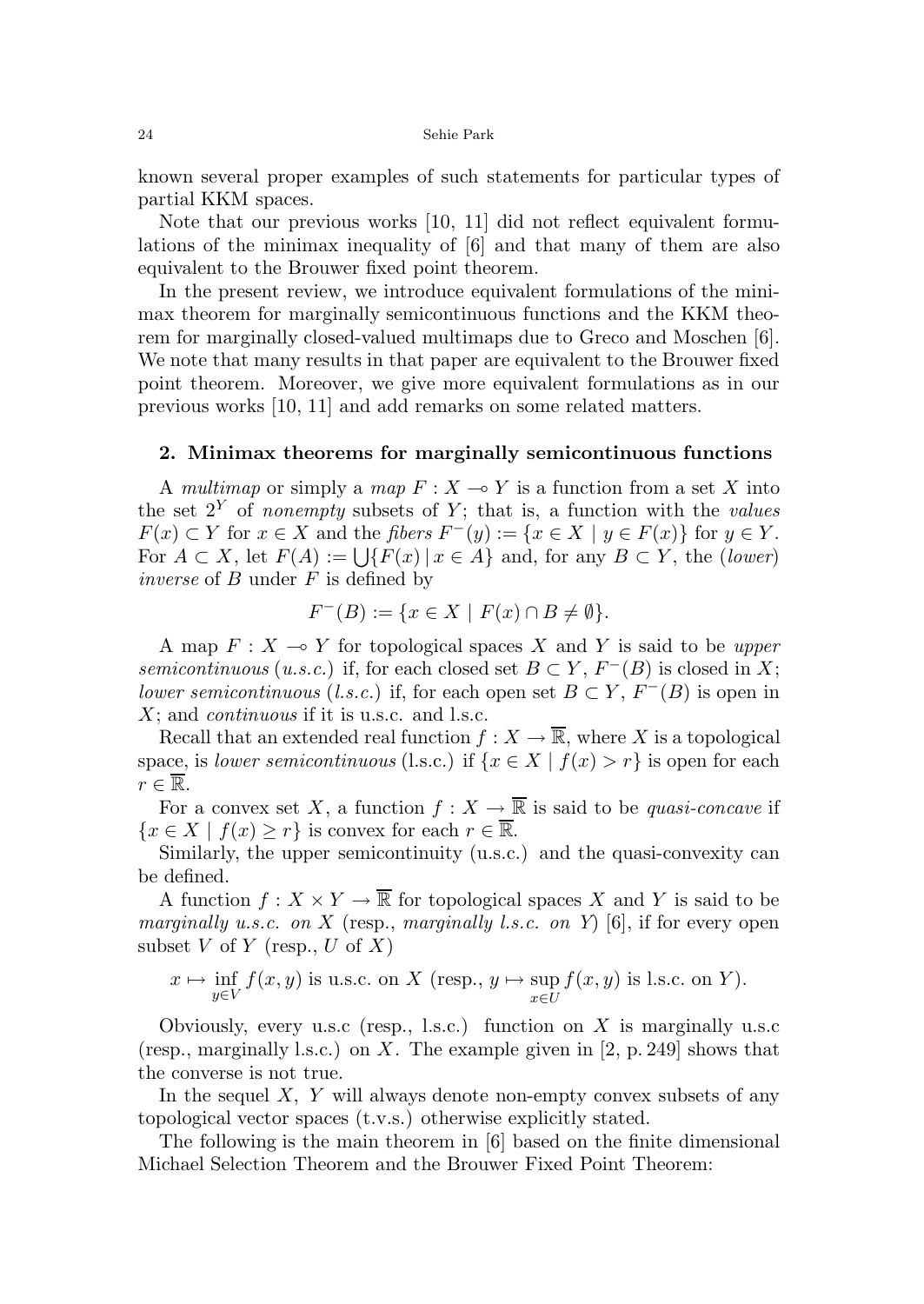Theorem A (Minimax Theorem for Marginally Semicontinuous Functions). Let  $X, Y$  be finite-dimensional convex sets such that either  $X$  or  $Y$ is compact. Let  $f, g: X \times Y \to \overline{\mathbb{R}}$  be functions with  $f \leq g$ . If f is both marginally l.s.c. on Y and quasi-concave on X and if  $g$  is both marginally u.s.c. on  $X$  and quasi-convex on  $Y$ , then

$$
\inf_Y \sup_X f \le \sup_X \inf_Y g.
$$

Greco and Moschen [6] deduced the following corollaries from Theorem  $A$ :

**Corollary 1** (Minimax Theorem [2]). The case  $f = g$  in Theorem A.

**Corollary 2** (Fan Minimax Inequality [5]). Let X be a compact convex set (not necessarily finite-dimensional). Let  $f: X \times X \to \overline{\mathbb{R}}$  be a function which is quasi-concave in the first variable and l.s.c. in the second one. Then

$$
\min_{y \in X} \sup_{x \in X} f(x, y) \le \sup_{x \in X} f(x, x).
$$

**Corollary 3** (Liu Minimax Inequality  $[8]$ ). Let X, Y be convex sets (not necessarily finite-dimensional) such that either  $X$  or  $Y$  is compact. Let f,  $g: X \times Y \to \overline{\mathbb{R}}$  be functions with  $f \leq g$ . If f is both quasi-concave on X and l.s.c. on Y and if g is both u.s.c. on X and quasi-convex on Y, then

$$
\inf_{Y} \sup_{X} f(x, y) \le \sup_{X} \inf_{Y} g(x, y).
$$

Moreover, from Theorem A, Greco and Moschen [6] derived four "equivalent" reformulation of Theorem A, in terms of intersection property, of coincidence property, of fixed point property, and of KKM property, resp.

Remark. Balaj [1, Theorem 10] obtained a variant of Theorem A in the class of G-convex spaces in the sense of Park.

#### 3. Intersection property

The following is [6, Proposition 5]:

Proposition 1 (Intersection Property for Multimaps with Marginally Closed Values). Let  $X, Y$  be finite-dimensional convex sets such that either X or Y is compact. Let  $\Delta: X \to Y$  be a multimap such that

(1)  $\bigcap_{x\in U}\Delta x$  is closed for every open subset U of X (that is,  $\Delta$  has marginally closed-values);

(2)  $\Delta \tilde{x} \subset \Delta x_0 \cup \Delta x_1$  for every  $x_0, x_1 \in X$  and  $\tilde{x} \in [x_0, x_1]$ .

Then  $\bigcap_{x\in X}\Delta x\neq\emptyset$  iff there is an l.s.c. map  $\Omega:X\multimap Y$  with non-empty convex values such that  $\Omega \subset \Delta$ .

The following definitions are given in [12] with some examples: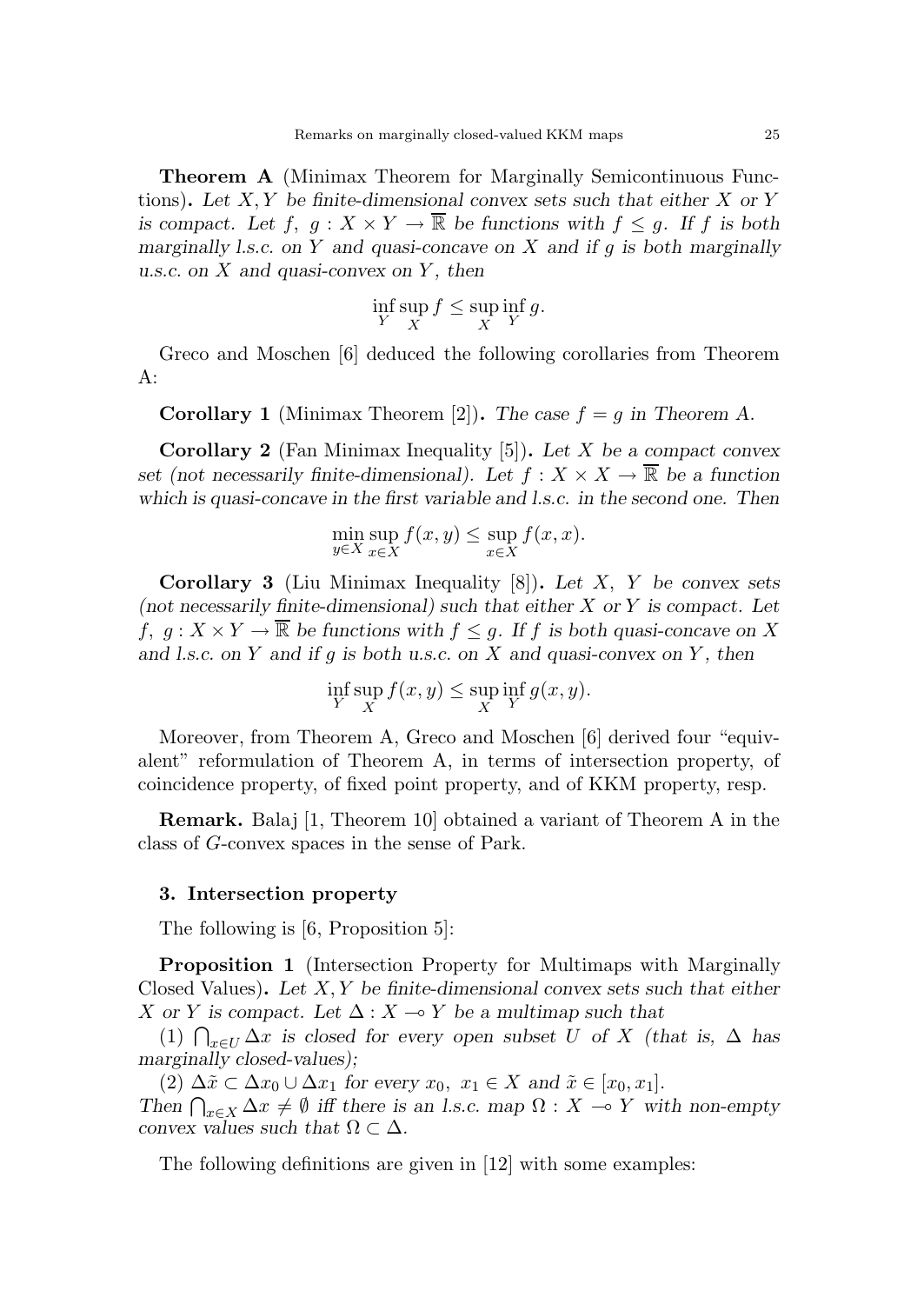26 Sehie Park

**Definition.** A  $\gamma$ -convex space  $(E, D; \gamma)$  consists of a topological space E, a nonempty set D, and a multimap  $\gamma: D \times D \to E$  with nonempty values  $\gamma(a, b)$  for any  $a, b \in D$ .

For any  $D' \subset D$ , the  $\gamma$ -convex hull of D' is denoted and defined by

$$
co_{\gamma}D' := \bigcup \{ \gamma(a, b) \mid a, b \in D' \} \subset E.
$$

A subset X of E is called a  $\gamma$ -convex subset of  $(E, D; \gamma)$  relative to D' if for any  $a, b \in D'$ , we have  $\gamma(a, b) \subset X$ , that is,  $\text{co}_{\gamma}D' \subset X$ .

In case  $E \supset D$ , let  $(E \supset D; \gamma) := (E, D; \gamma)$  and let  $(E; \gamma) := (E, E; \gamma)$ .

**Definition.** Let  $(E, D; \gamma)$  be a  $\gamma$ -convex space. If a map  $G : D \to E$ satisfies

$$
\gamma(a, b) \subset G(a) \cup G(b) \quad \text{for any } a, b \in D,
$$

then G is called a 2-KKM map.

**Definition.** For a  $\gamma$ -convex space  $(E, D; \gamma)$  and a given family  $\mathcal{F}(E)$  of nonempty subsets of E, the 2-KKM principle with respect to  $\mathcal{F}(E)$  is the statement that, for any 2-KKM map  $G: D \to \mathcal{F}(E)$ , the family  $\{G(y)\}_{y \in D}$ has the nonempty intersection.

From Proposition 1, we have the following:

**Exmaple.** Under the situation of Proposition 1, define a multimap  $\gamma$ :  $X \times X \multimap Y$  by  $\gamma(x_0, x_1) := \Delta[x_0, x_1]$  for  $x_0, x_1 \in X$ . Then

(a)  $(Y, X; \gamma)$  is a  $\gamma$ -convex space;

(b)  $\Delta$  is a 2-KKM map; and

 $(c) \bigcap_{x \in X} \Delta x \neq \emptyset$  iff there is an l.s.c. map  $\Omega : X \to Y$  as in the conclusion of Proposition 1.

## 4. Coincidence property and fixed point property

The following are Propositions 6 and 7 in [6], resp.:

Proposition 2 (Coincidence Property for Lower Semicontinuous Multimaps). Let  $X, Y$  be finite-dimensional convex sets such that either X or Y is compact. If  $\Omega : X \to Y$  and  $\Gamma : Y \to X$  are l.s.c. multimaps with non-empty convex values (not necessarily closed !), then  $\Omega \cap \Gamma^- \neq \emptyset$ .

Proposition 3 (Fixed Point Property for Lower Semicontinuous Multimaps). Let X be a finite-dimensional compact convex set. If  $\Omega : X \to X$ is an l.s.c. multimap with non-empty convex values (not necessarily closed!), then there exists  $x \in X$  such that  $x \in \Omega x$ .

Proposition 2 yields the following due to Fan [4]:

**Corollary 4** (Fan Coincidence Theorem  $[8]$ ). If either X or Y is compact, then  $\Omega \cap \Gamma^- \neq \emptyset$  whenever  $\Omega : X \to Y$  and  $\Gamma : Y \to X$  have open fibers and non-empty convex values.

Greco and Moschen [6] noted that Proposition 3 includes the Brouwer fixed point theorem and the following: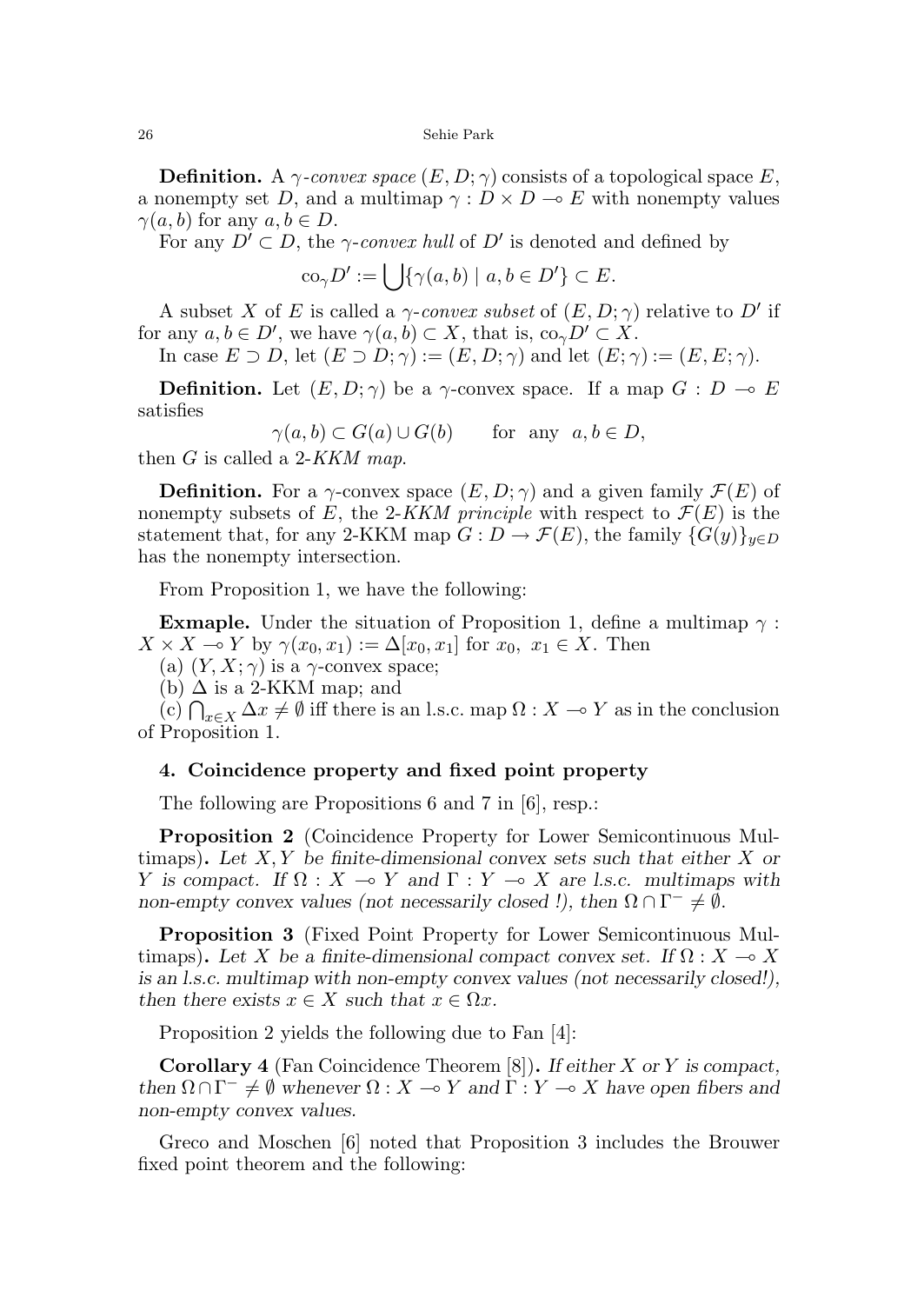**Corollary 5** (Fan–Browder Fixed Point Theorem). There is  $x \in X$  with  $x \in \Omega x$ , if X is compact and  $\Omega : X \to X$  has open fibers and non-empty convex values.

### 5. Marginally closed-valued KKM maps

The following is [6, Proposition 8]:

Proposition 4 (KKM Property for Multimaps with Marginally Closed Values). Let X be a finite-dimensional compact convex set and  $\Delta: X \to X$ be a KKM multimap with marginally closed values. Then  $\bigcap_{x\in X} \Delta x \neq \emptyset$ .

Here,  $\Delta: X \multimap X$  is called a KKM map if  $\text{co } A \subset \bigcup_{x \in A} \Delta x$  for every finite subset  $A \subset X$ .

The following is a variant of the original Knaster-Kuratowski-Mazurkiewitz  $(simply, KKM)$  theorem; see [3]:

Corollary 6 (A KKM type Theorem). In Proposition 4,  $\Delta$  has closed values.

The following is known to be equivalent to Corollary 6; see Kim [7] and Shih–Tan [14]:

Corollary 7 (An open-valued KKM type Theorem). In Proposition 4, if  $\Delta$  has open values,  $\{\Delta x\}_{x\in X}$  has the finite intersection property.

## 6. Intersectionally closed-valued KKM maps

Let  $\Gamma : X \multimap Y$  be a multimap between topological spaces X and Y. We say that the values of  $\Gamma$  is topologically closed, marginally closed, or quasi-topologically closed, resp., whenever

$$
\bigcap_{x \in U} \Gamma x = \bigcap_{x \in U} \overline{\Gamma x}, \quad \bigcap_{x \in U} \Gamma x \text{ is closed, or } \overline{\bigcap_{x \in U} \Gamma x} = \bigcap_{x \in U} \overline{\Gamma x}, \text{ resp.,}
$$

for any open set  $U \subset X$ ; see [6].

Consider the following related four conditions for a map  $G: D \to X$  in [9], where  $D$  is a non-empty set:

- (a)  $\bigcap_{z \in D} G(z) \neq \emptyset$  implies  $\bigcap_{z \in D} G(z) \neq \emptyset$ .
- (b)  $\bigcap_{z\in D} G(z) = \bigcap_{z\in D} G(z)$  (G is intersectionally closed-valued [9]).
- (c)  $\bigcap_{z \in D} G(z) = \bigcap_{z \in D} G(z)$  (G is transfer closed-valued).
- (d)  $G$  is closed-valued.

If  $D$  is an open subset of a topological space, then topologically closedness or quasi-topologically closedness implies (c) or (b), resp.

In our recent paper [13], we obtained a new KKM type theorem for intersectionally closed-valued KKM maps and some useful new basic consequences. Typical examples of them are abstract forms of Fan's matching theorem, Fan's geometric lemma, the Fan–Browder fixed point theorem,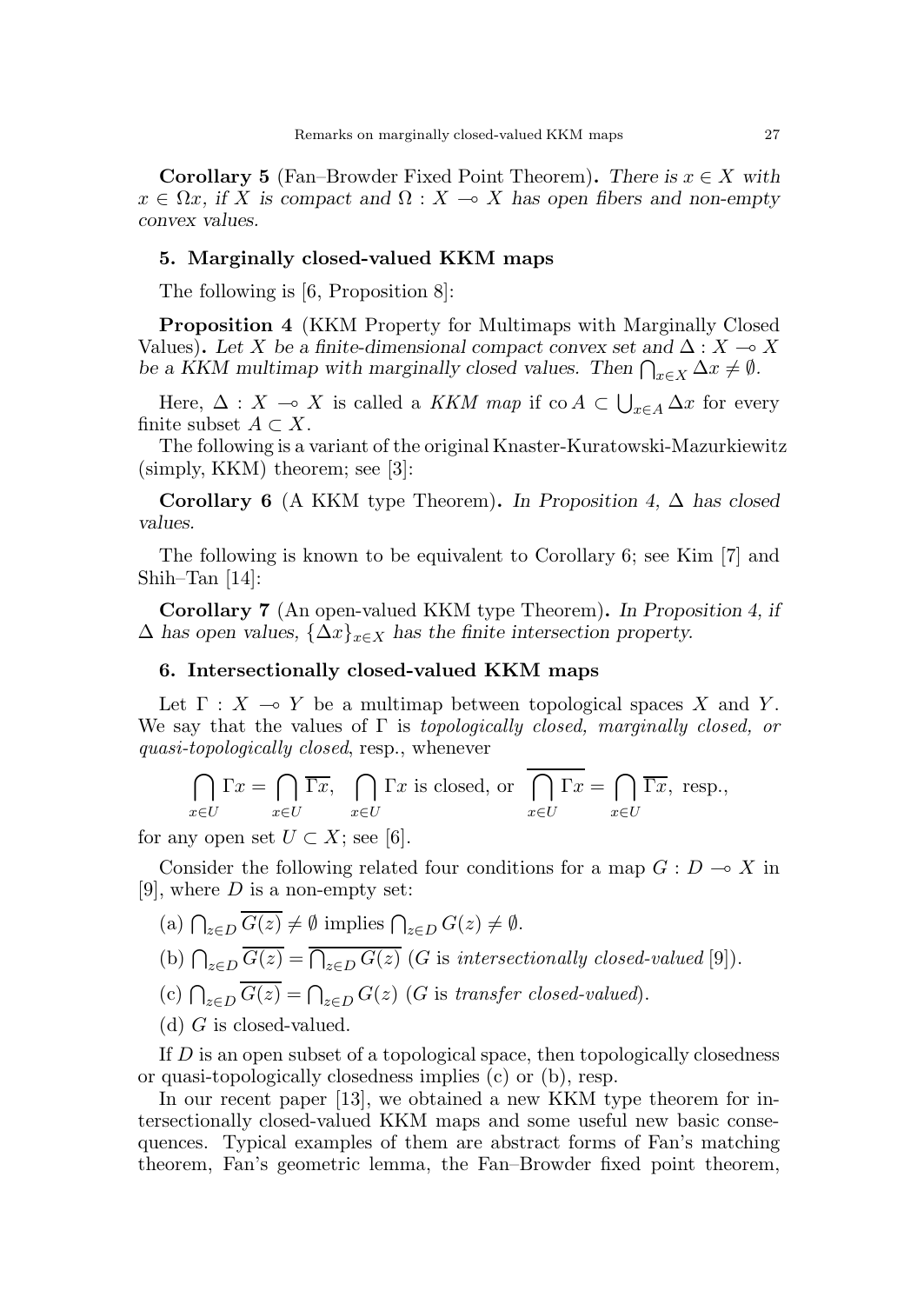maximal element theorems, Fan's minimax inequality, variational inequalities, and others.

**Definition.** An abstract convex space  $(E, D; \Gamma)$  consists of a topological space E, a nonempty set D, and a multimap  $\Gamma : \langle D \rangle \to E$  with nonempty values  $\Gamma_A := \Gamma(A)$  for  $A \in \langle D \rangle$ .

**Definition.** Let  $(E, D; \Gamma)$  be an abstract convex space. If a map  $G$ :  $D \multimap E$  satisfies

$$
\Gamma_A \subset G(A) := \bigcup_{y \in A} G(y) \quad \text{for all } A \in \langle D \rangle,
$$

then  $G$  is called a KKM map.

**Definition.** The *partial KKM principle* for an abstract convex space  $(E, D; \Gamma)$  is the statement that, for any closed-valued KKM map  $G: D \to E$ , the family  ${G(y)}_{y\in D}$  has the finite intersection property. The KKM principle is the statement that the same property also holds for any open-valued KKM map.

An abstract convex space is called a *(partial) KKM space* if it satisfies the (partial) KKM principle.

**Definition.** For an abstract convex space  $(E, D; \Gamma)$ , a subset X of E is said to be *intersectionally closed* (resp., *transfer closed*) if there is an intersectionally (resp., transfer) closed-valued map  $G : D \multimap E$  such that  $X = G(z)$  for some  $z \in D$ .

The following are sample results in [13] similar to Proposition 4 and Corollary 2, resp.:

Proposition 4' (KKM Property for Multimaps with Intersectionally Closed Values). Let X be a compact convex set in any t.v.s. and  $\Delta : X \to X$ be a KKM map with intersectionally closed values. Then  $\bigcap_{x\in X} \Delta x \neq \emptyset$ .

**Corollary 2'** (Minimax inequality). Let  $X$  be a compact convex subset of a t.v.s.,  $f, g: X \times X \to \overline{\mathbb{R}}$  be functions and  $\gamma \in \mathbb{R}$  such that

(1) for any  $x, y \in X$ ,  $f(x, y) \le g(x, y)$  and  $g(x, x) \le \gamma$ ;

(2) for each  $x \in X$ ,  $\{y \in X \mid f(x, y) \leq \gamma\}$  is intersectionally closed in X; and

(3) for each  $y \in X$ ,  $\{x \in X \mid g(x, y) > \gamma\}$  is convex in X. Then (i) there exists a  $y_0 \in X$  such that

$$
f(x,y_0) \le \gamma \quad \text{for all} \ \ x \in X;
$$

(ii) if  $\gamma := \sup_{x \in X} q(x, x)$ , then

$$
\inf_{y \in X} \sup_{x \in X} f(x, y) \le \sup_{x \in X} g(x, x).
$$

Furthermore,

(iii) if  $y \mapsto \sup_{x \in X} f(x, y)$  is l.s.c. on X, then we have min sup<br> $y \in X$ <sub>x∈</sub>x x∈X  $f(x, y) \leq \sup$ x∈X  $g(x, x)$ .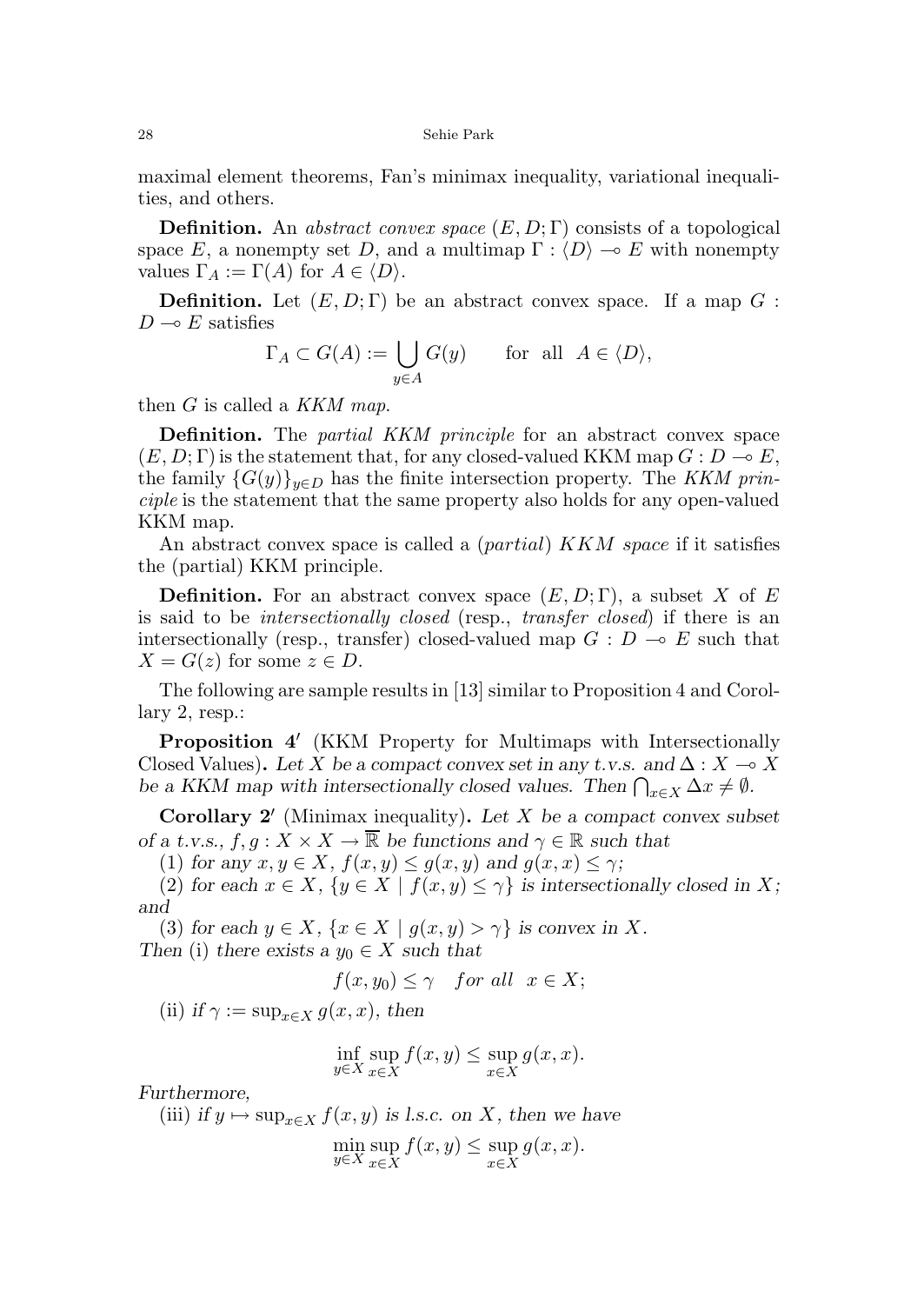#### 7. Equivalents of the Brouwer theorem and other results

It is well-known that the Brouwer fixed point theorem, the Sperner combinatorial lemma, the KKM theorem, the Fan minimax inequality, the Fan– Browder fixed point theorem, and many other theorems are mutually equivalent to each other; see [10].

In [6], the authors deduced the Brouwer theorem  $\Rightarrow$  Theorem A  $\Rightarrow$  Proposition  $1 \Rightarrow$  Proposition  $2 \Rightarrow$  Proposition  $3 \Rightarrow$  Proposition  $4 \Rightarrow$  Theorem A  $\Rightarrow$  Fan minimax inequality, and hence these are all equivalent to each other. However, there is no evidence for that Corollaries 1 and 3 are also equivalent to the Brouwer theorem.

Since Corollaries 6 and 7 imply that a finite-dimensional compact convex set X satisfies the KKM principle in the sense of [11], it satisfies 12 mutually equivalent properties; namely, matching property, finite intersection properties, geometric properties, Fan–Browder fixed point property, existence of maximal elements, analytic formulation, minimax inequalities, analytic alternatives as in  $(0)$ –(XI) [11, Theorem 1]. Moreover, X satisfies various forms of minimax inequalities and variational inequalities as in (XII)–(XVII) [11, Theorem 5]. Furthermore, for a pair or a finite family of finite-dimensional compact convex sets, we have a sequence of applications; namely, basic minimax theorems, von Neumann–Sion type minimax theorems, collectively fixed point theorem, von Neumann–Fan intersection theorem, Fan type analytic alternative, generalized Nash–Fan type equilibrium theorems as in  $(XVIII) - (XXVI)$  [11, Theorem 6].

Acknowledgement. This is based on an invited talk given at the International Symposium on Nonlinear Analysis and Optimization (ISNAO2012), Feb. 8-10, 2012 at Pukyong National University, Busan, Korea. The author would like to express his gratitude to the organizer, Professor Do Sang Kim, for his excellent organizing and kind hospitality.

### References

- [1] M. Balaj, Weakly G-KKM mappings, G-KKM property, and minimax inequalities, J. Math. Anal. Appl. 294 (2004), 237–245.
- [2] R. C. Bassanezi and G. H. Greco, A minimax theorem for marginally u.s.c./l.s.c. functions, Topol. Methods Nonlinear Anal. 5 (1995), 249–253.
- [3] K. Fan, A generalization of Tychonoff's fixed point theorem, Math. Ann. 142 (1961), 305–310.
- [4]  $\Box$ , Applications of a theorem concerning sets with convex sections, Math. Ann. 163 (1966), 189–203.
- [5]  $\_\_\_\_\_\$ , A minimax inequality and applications, Inequalities III (O. Shisha, ed.), 103–113, Academic Press, New York, 1972.
- [6] G. H. Greco and M. P. Moschen, A minimax inequality for marginally semi- continuous functions, Minimax Theory and Applications (B. Ricceri and S. Simons, eds.), 41–51, Kluwer Acad. Publ., Netherlands, 1998.
- [7] W. K. Kim, Some applications of the Kakutani fixed point theorem, J. Math. Anal. Appl. 121 (1987), 119–122.